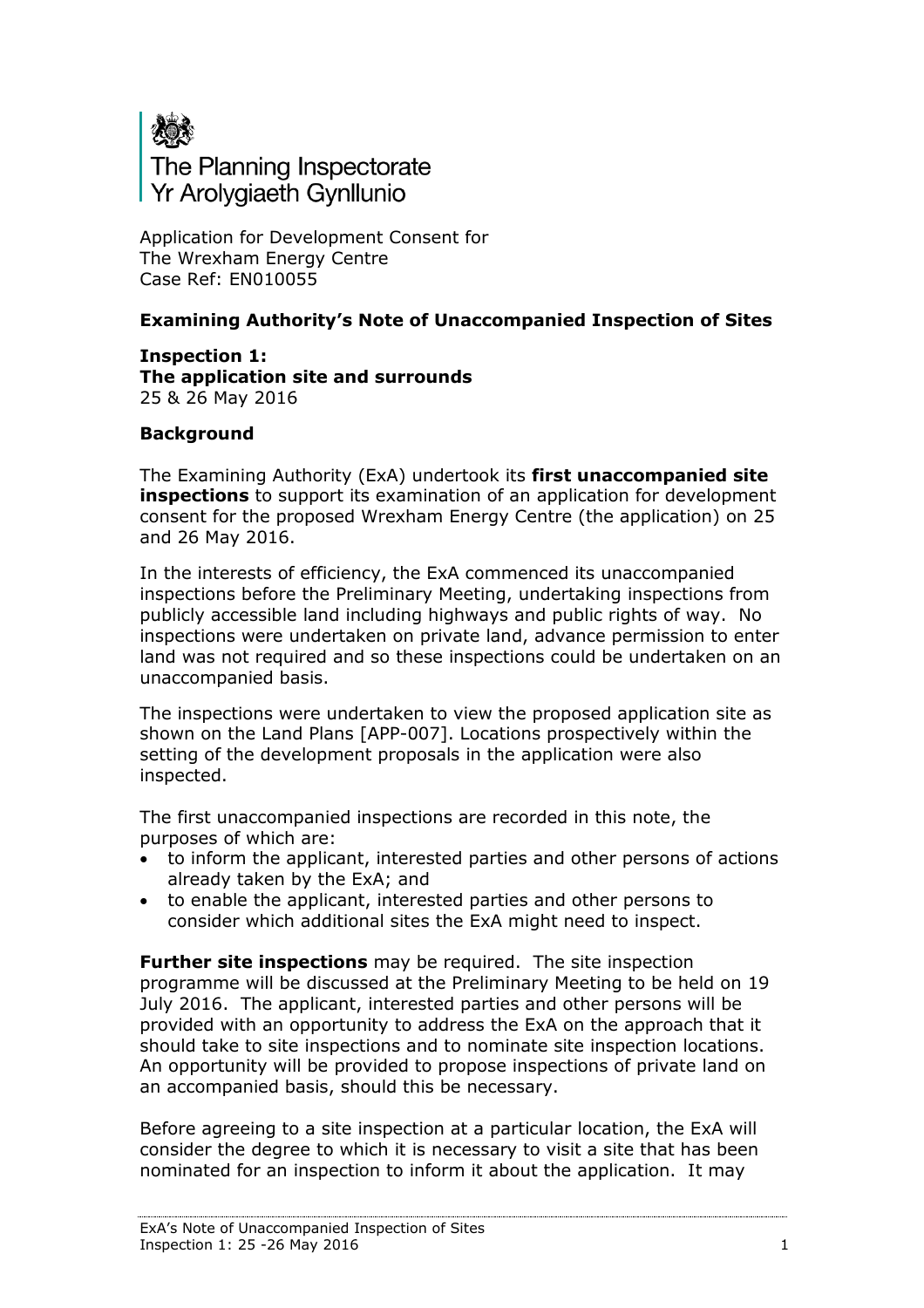decide not to visit nominated locations where it considers that it is not necessary to see the features to be observed there. It may decide not to hold an accompanied site inspection if all relevant features can be observed and understood from locations in the public domain.

Arrangements for any accompanied site inspections will be included in the ExA's examination timetable and procedural decision to be issued after the preliminary meeting.

If further inspections are carried out, further inspection notes will be published.

#### **Particulars of the Inspection**

The first unaccompanied inspection was undertaken by the ExA: Examining Inspector Mr Rynd Smith LLB MA MRTPI FRSA. There were no other persons in attendance. The purpose of the visit was for the ExA to become familiar with the application site and surrounds and the landscape and visual impact assessment study area referred to in the Environmental Statement (ES) at Chapter 10 and shown on the Landscape and Visual Effects Figures 10.1 – 10.6 [APP-058, 088 - 097].

## *Afternoon of 25 May 2016*

The first part of the inspection was undertaken by car and on foot on 25 May 2016. Weather conditions were cloudy but dry; adequate to appreciate short, medium and long range views towards the proposed development from each of the locations that were inspected. The visit that day focused on the application site and its northern, eastern and southern setting within Wrexham County Borough, west of the River Dee.

The inspection commenced at approximately 3.30pm, approaching Wrexham Industrial Estate (WIE) via the A483 Wrexham bypass, the A5156 link road, the A534 and Industrial Estate Road (North). Proceeding from Industrial Estate Road, the ExA followed Bryn Lane to the western boundary of and main entrance to the application site which was viewed on foot from the boundary. The Kellogg's premises were observed and its chimneys were used as a visual reference point for views towards the application site. The application site was then circumnavigated on Ridley Wood Road, the B5130, Oak Road and Bryn Lane, returning to the site entrance. Views to the site were obtained on foot from a number of locations on this route, both within and beyond the eastern boundary of the WIE.

The car was used to access the following visual receptor group locations shown on the Landscape and Visual Effects Figure 10.4 (a) & (b) [APP-094 - 095]:

- 23 application site main entrance, WIE;
- $\bullet$  19 Ridley Wood Road / B5130;
- 20 Marshley Farm / B5130;
- 21 Higher Farm, Isycoed; and
- 22 residences at Sutton Green.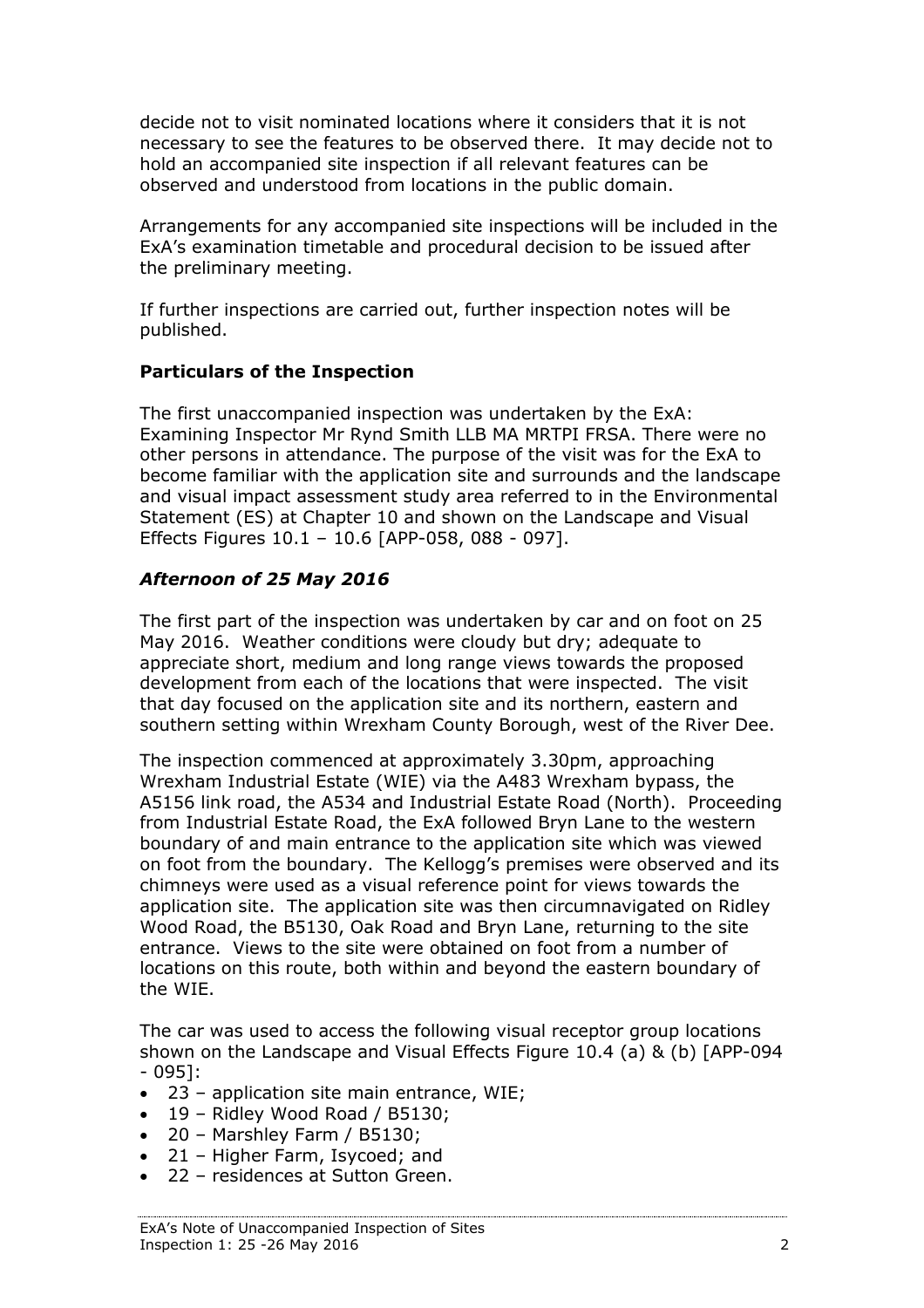Lanes around Isycoed between the B51530 east of the application site and west of the River Dee were driven, observing individual farms and dwellings, St Paul's Church and school, the village at Isycoed and dwellings at Sutton Green. Views towards the application site were obtained.

The relationship between the application site and the west bank of the River Dee was then explored on foot, commencing at Sun Lane in Sutton Green, using footpaths 2, 15 and 12 shown on the Landscape and Visual Effects Figure 10.4 (a) & (b) [APP-094 - 095] to access the valley floor and the riverside. Returning to the car at Sun Lane, Sutton Green, the B5130 was then driven from Bowling Bank via Cross Lanes to the junction with the A528 north of Overton. The visits undertaken on 25 May concluded at 7.00pm.

# *Morning of 26 May 2016*

The second part of the visit was undertaken by car and on foot on 26 May 2016. Weather conditions were again cloudy, and periodic rain showers reduced long range visibility for short periods. However, dry periods between showers and improved visibility at those times meant that it was possible to appreciate medium and long range views towards the proposed development from each of the locations that were visited and all objectives for the visit were met.

The visit focused on land within the WIE, land to the west of the WIE between the estate and the urban area of Wrexham (within Wrexham County Borough) and land on the east bank of the River Dee within the authority areas of Cheshire West and Chester (England), an area historically described as English Maelor and now within Wrexham County Borough (Wales) and Shropshire (England).

The visit commenced at approximately 8.30am, approaching WIE via the A483 Wrexham bypass, the A5156 link road, the A534 and Industrial Estate Road (North). Proceeding from Industrial Estate Road, the ExA followed Abenbury Road, Coed Aben Way and Bridge Road North to gain an impression of existing use and development within WIE and views to the application site, again using the Kellogg's chimneys as a reference point. From 9.00am, the ExA viewed Redwither Tower on Abbey Road (North) as a possible venue for the preliminary meeting and hearings associated with this examination. From 9.45am, the ExA again viewed internal roads within WIE, including Fourth Road, Dutton Road, Dunster, Marlborough, Abbey (South), Oak and Redwither Roads, to gain an impression of existing use and development and views to the application site.

Moving beyond the WIE to the west, the ExA then used Bryn Estyn Road (west of the road closure), Erlas Lane and Redwither Lane to obtain an impression of the rural land to the west of the WIE and east of the established urban area of Wrexham. Cefn Road was driven northwards to the roundabout junction with Stryt Holt. Bryn Estyn Road was then driven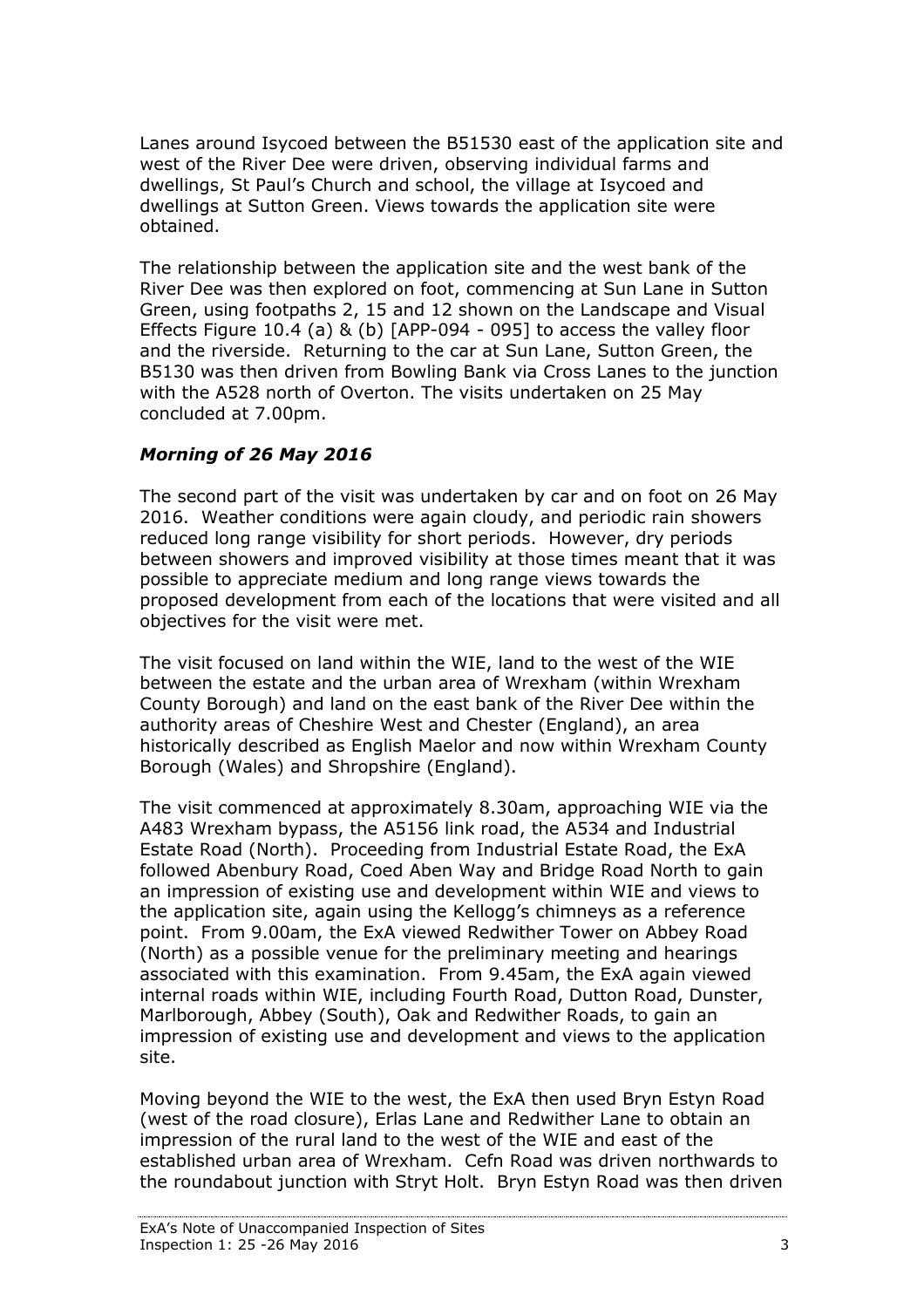(east of the road closure) and then the closed portion (a cycleway towards WIE) was viewed on foot. Returning to Cefn Road by car, this was driven southwards to the southern entrance to WIE at Clwyedog Road / Bridge Road South, enabling the entire eastern edge of the built-up area of Wrexham and its relationship to the landscape area west of WIE to be observed. The following visual receptor group location shown on the Landscape and Visual Effects Figure 10.4 (a) & (b) [APP-094 - 095] was visited:

 $\bullet$  15 – Erlas Lane (Footpath 6).

The following visual receptor group locations shown on the Landscape and Visual Effects Figure 10.4 (a) [APP-094] were visited:

- 17 Cefn Road; and
- 16 Bryn Estyn Road.

Exiting the WIE again via Industrial Estate Road (South), the ExA then travelled via the A525 and the B5130 to view the village of Cross Lanes (where the residential area and views from this area were observed from Bedwell Road, Briar Close and Fern Close), returning to enable views towards the southern section of the application site between Talwrn and Bowling Bank in which the gas connection (GC) and above ground installation (AGI) are proposed to be constructed.

The visit then travelled via the B5130 northwards to enable the following visual receptor group locations shown on the Landscape and Visual Effects Figure 10.4 (a) & (b) [APP-094 - 095] to be viewed:

- 5 Pickhill Farm; and
- 7 Oak Road / Bowling Bank.

Visual receptor group location 4 – Parkey Lodge Farm was not visited, as it appeared to be on private land.

Shortly before the junction of the B5130 with the A534 Wrexham – Holt Road, Francis Lane was followed westwards towards WIE and the application site. A road closure for water works prevented access to the final 500m of this road, connecting to Hugmore Lane and WIE. A location close to visual receptor group location 18 – Aldersey Farm shown on the Landscape and Visual Effects Figure 10.4 (a) & (b) [APP-094 - 095] was viewed, but the ExA remained on the road and did not follow footpath 24. Visual receptor group location 14 – Holt Lodge Farm could not be viewed at this time due to the road closure. Francis Lane was then followed eastwards, back to the B5130.

The visit then took the A534 Wrexham – Holt Road westwards, back to Hugmore and the roundabout intersection with Industrial Estate Road (north), enabling long range views to the south to be obtained of WIE and the application site. The following visual receptor group location shown on the Landscape and Visual Effects Figure 10.4 (a) & (b) [APP-094 - 095] was viewed:

13 – Cornish Hall and Holt Lodge at Footpath 25.